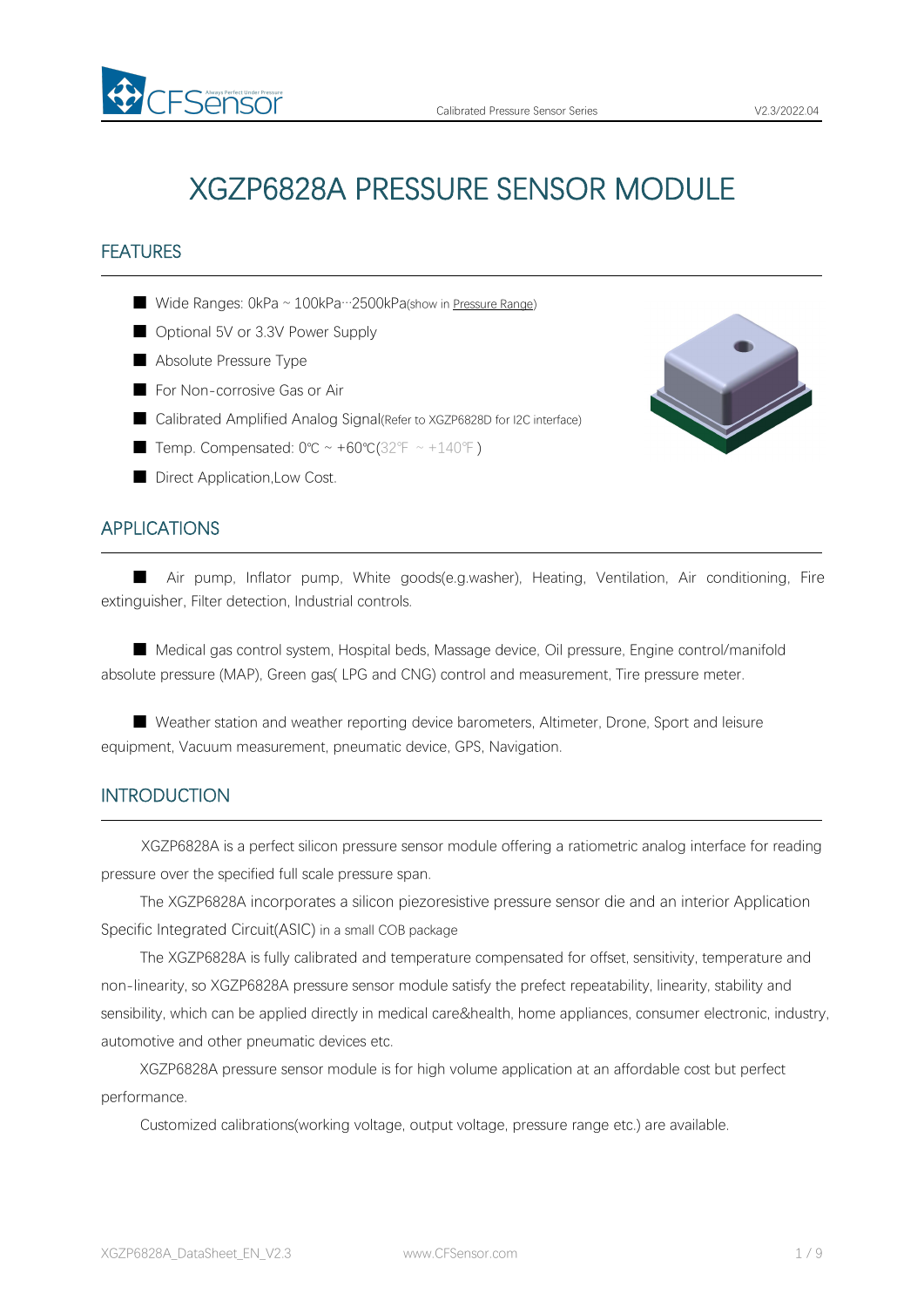

# PERFORMANCE PARAMETER

Unless otherwise specified, measurements were taken with a a temperature of 25±1℃ and humidity ranging from 25 % ~ 85%RH)

| Item                                  | Data                        | Unit                    |
|---------------------------------------|-----------------------------|-------------------------|
| Available Pressure Range <sup>1</sup> | $0 - 100 - 2500$            | kPa                     |
| Power Supply <sup>2</sup>             | 5/3.3/3.0                   | Vdc                     |
| Max. Excitation Current               | 3                           | mA                      |
| Output Range <sup>3</sup>             | $0.5 \sim 4.5/0.2 \sim 2.7$ | Vdc                     |
| Total Accuracy <sup>4</sup>           | ±2.5                        | %Span                   |
| Long Term Stability <sup>5</sup>      | $\pm 1$                     | %Span                   |
| Over Pressure <sup>6</sup>            | 2X                          | Rated                   |
| Burst Pressure <sup>7</sup>           | 3X                          | Rated                   |
| Compensation Temp. <sup>8</sup>       | $0 \sim 60/32 \sim 140$     | $\mathrm{C}/\mathrm{F}$ |
| Operating Temp. <sup>9</sup>          | $-20 \sim 100/-4 \sim 212$  | $\mathrm{C}/\mathrm{F}$ |
| Storage Temp.                         | $-30 \sim 125/-22 \sim 257$ | $\mathrm{C}/\mathrm{F}$ |
| Response Time <sup>10</sup>           | 2.5                         | mS                      |

1 Pressure Range(Operating pressure): The available pressure range including variousspan, not a specific pressure range .

#### 2 Power Supply:

2.1. Acceptable voltage deviation is within 5% of the specified voltage(e.g. 4.75~5.25V @5V working voltage)

2.2. Optional working voltage can be 2V to 5.5V with ratiometric or specific voltage output (note in purchase order).

#### 3 Output Range:

3.1. Output Range is defined as the output voltage from minimum rated pressure to maximum rated pressure, including Offset( Zero output) : it is defined as the output voltage at the minimum rated pressure;

Full Scale Output (FSO): it is defined as the output voltage at the maximum or full rated pressure;

Full Scale Span (FSS): it is the algebraic difference between the output voltage at FSO and Offset.

3.2. Output range can be customized under working voltage, e.g  $0.2 \sim 4.7 \textcircled{g}5V;0.2 \sim 4.8 \textcircled{g}5V;0.204 \sim 4.896 \textcircled{g}5V$  etc,..

3.3. Output value is nominal values without the count of Accuracy deviation.

4 Total Accuracy: The max. deviation in output from ideal transfer function at any pressure or temperature over the specified ranges, units are in percent of full scale span (%FSS), which mainly consists of: Offset and Span Shift;Linearity(Non-linearity); Repeatability; Pressure Hsteresis ; TcOffset and TcSpan.

4.1. The accuracy in table is the typical output accuracy. The accuracy is notidentical accroding to different specified pressure range. Contact factory for more information or for higher accuracy requirement(e.g ±1%Span) if need.

4.2 Non-linearity(Linearity): the deviation of measured output from "Best Straight Line" through three points (Offset pressure, FS pressure and ½ FS pressure)at constant temperature.

4.3 Repeatability: the deviation of measured output when the same pressure is applied continuously, with pressure approaching from the same direction within the specified operating pressure range,under the same operating conditions.

4.4 Pressure Hysteresis: the deviation of measured output at any pressure within the specified range, when this pressure is applied continuously, with pressure approaching from opposite directions within the specified operating pressure range, under the same operating conditions.

4.5 TcOffset (TCO:Temp. Coefficient of Offset): the deviation of measured output with minimum rated pressure applied, over the temperature range of 0° to 60°C, relative to 25°C.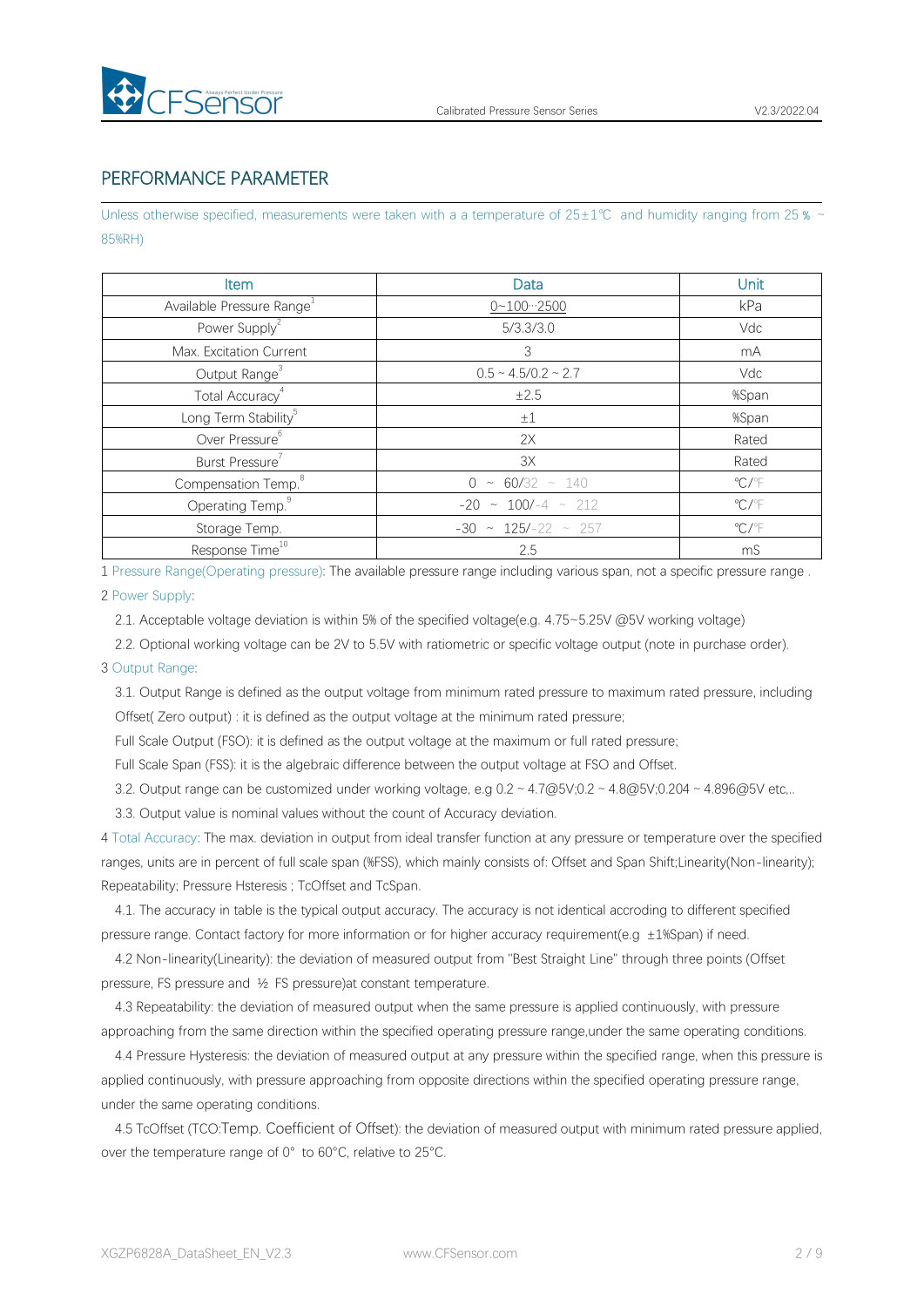

4.6 TcSpan (TCS:Temp. Coefficient of Span): the deviation of measured output over the temperature range of 0° to 60° C, relative to 25°C.

5. Long Term Stability: the sensor's output deviation when subjected to 1000 hours pressure test.

6. Over Pressure (Proof pressure): the maximum pressure which may be applied without causing durable shifts of the electrical parameters of the sensing element and remain the specification once pressure is returned to the operating pressure range.

7. Burst Pressure: the maximum pressure which may be applied without causing damage to the sensing die or leaks; The sensor should not be expected to recover function after exposure to any pressure beyond the burst pressure.

8. Compensated Temperature: the temperature range over which the sensor have an output proportional to pressure within the specified performance limits.

9. Operating Temperature (or Ambient Temperature): the temperature range over which the sensor have an output proportional to pressure but may not remain within the specified performance limits.

10. Response Time: it is defined as the time for the incremental change in the output from 10% to 90% of of its final value when subjected to a specified step change in pressure.

#### ELECTRICAL CHARACTERISTICS(Interior ASIC)

| Parameter                         | Min. | Tур. | Max. | Unit | <b>Notes</b> |
|-----------------------------------|------|------|------|------|--------------|
| Power Supply                      |      |      | 5.5  | V    |              |
| <b>Working Current</b>            |      | 100  |      | nA   |              |
| <b>Filter Capacitor</b>           |      | 100  |      | nF   |              |
| <b>PSRR</b>                       |      | 60   |      | dB   |              |
| Output Current Load               |      |      | 5    | mA   |              |
| Input Common Mode Rejection Ratio | 80   | 110  |      | dB   |              |
| Short-circuit Current Limit       | 15   | 20   | 25   | mA   |              |
| Upper limit Clamping Voltage      | 3/4  |      |      | VDD  |              |
| Lower limit Clamping Voltage      |      |      | 1/4  | VDD  |              |

# BLOCK DIAGRAM

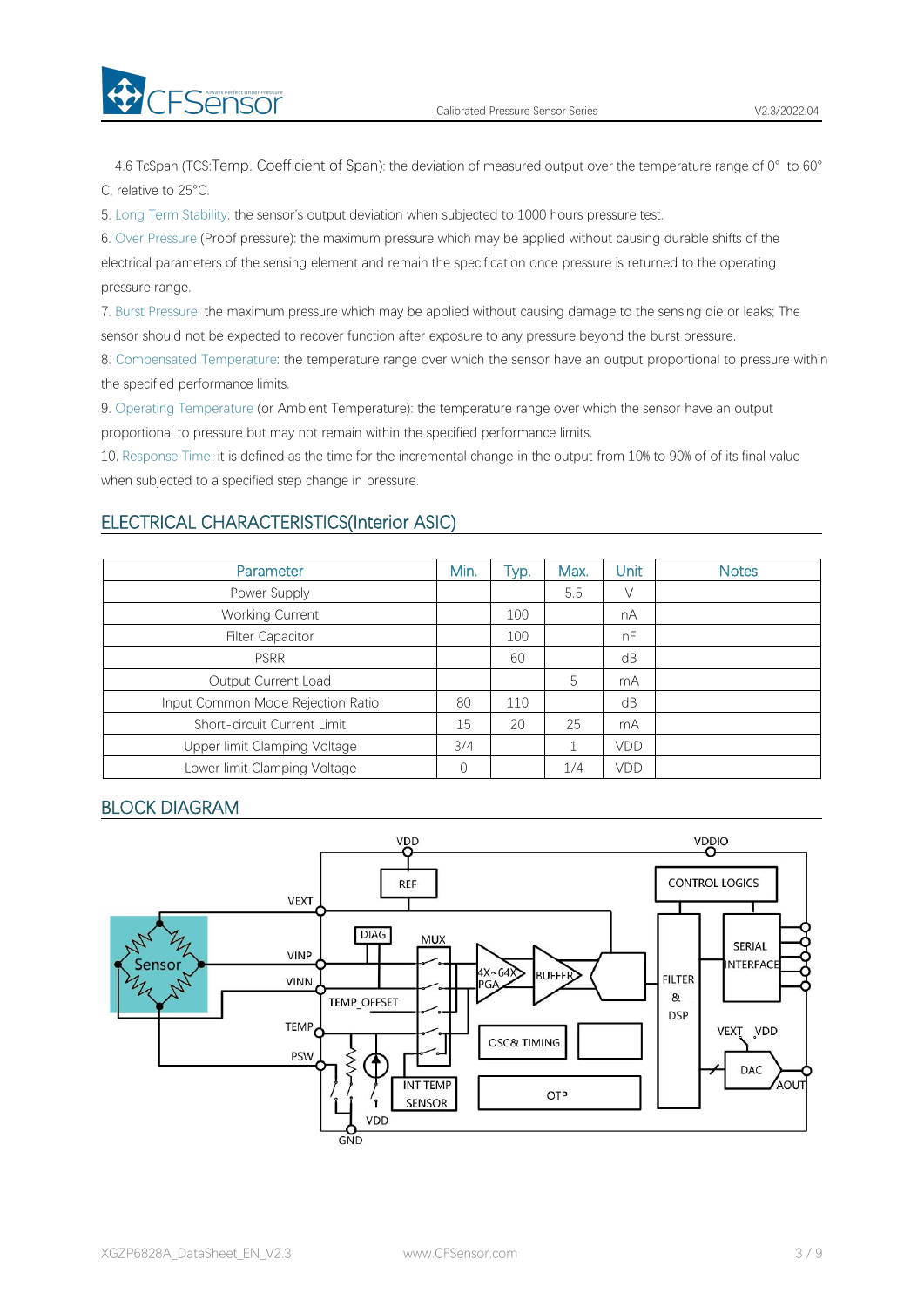

# DIMENSION (Unit:mm)







# ELECTRIC CONNECTION CIRCUIT DIAGRAM

|     | ٮ    |     | ◡   | $\sim$<br>∽<br>4.<br>$\sim$<br>ぃ<br>$\check{ }$ | VDD |
|-----|------|-----|-----|-------------------------------------------------|-----|
| GND | ◡◡ ៲ | GND | VDD | $\vee C$                                        |     |

|             |                                                | --------           |              |
|-------------|------------------------------------------------|--------------------|--------------|
| <b>NAME</b> | <b>FUNCTION</b>                                | Amplified          |              |
| N/C         | Do not connect to external circuitry or ground | Pressure<br>Sensor | GND          |
| VDD         | Voltage supply                                 |                    |              |
| out         | Output voltage                                 |                    | $\bigcap$ IT |
| GND         | Ground                                         | Note: Diagram      |              |





Note: Diagram state schematic connection only; Check Pin allocation in Dimension drawing.

# CROSS SECTION FOOTPRINT(REFERENCE)



#### Notes:

1.Implement ESD protection during whole soldering and assembly process.

2.Overload voltage(max.6.5Vdc) or current(max.5mA) may burn the ASIC and cause the sensor fail throughly.

3.More detalis about soldering and storage etc., refer to Overall notes.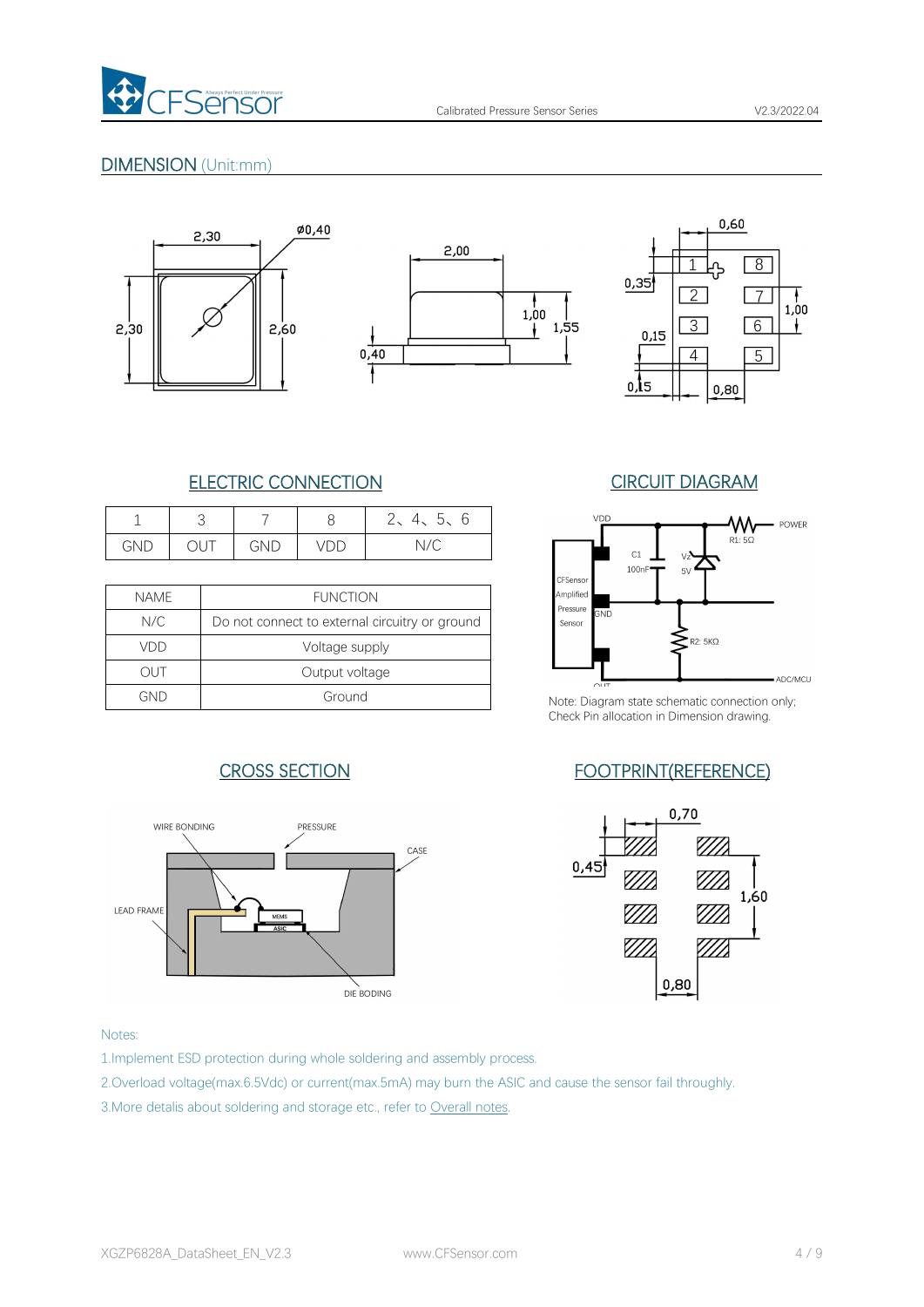

# ORDER GUIDE



Note: 1. Voltage 5Vdc as default value, add 33(or 30) behind model signify 3.3V(or 3.0V) power supply, e.g. : XGZP6828A00200KPA33. 2. Custom requirement, please comment herewith Part number(e.g custom pressure range etc,.) or consult CFSensor

# <span id="page-4-0"></span>ROUTINE PRESSURE RANGE

Notes: 1. Unit conversion: 1000hPa=1000mbar≈750mmHg≈100kPa≈14.5PSI≈10mH<sub>2</sub>O≈1bar=0.1MPa;

2. The offset value can be calibrated from atmospheric pressure(101.3kPa) as required for part of product model.

| Pressure Range(kPa)                                                                                                               | <b>Pressure Range</b> (by other units) | <b>Part Number</b> |  |
|-----------------------------------------------------------------------------------------------------------------------------------|----------------------------------------|--------------------|--|
| $0 \sim 100$ kPa                                                                                                                  | $0 \sim 1$ bar /0 ~ 14.5PSIA           | XGZP6828A00100KPA  |  |
| $30 \sim 110kPa$                                                                                                                  | $4 \sim 29$ PSIA                       | XGZP6828A30110KPA  |  |
| $0 \sim 350kPa$                                                                                                                   | $0 \sim 3.5$ bar / $0 \sim 50$ PSIA    | XGZP6828A00350KPA  |  |
| $0 \sim 700$ kPa                                                                                                                  | $0 \sim$ 7bar /0 to 100 psi            | XGZP6828A00700KPA  |  |
| $0 \sim 1000$ kPa                                                                                                                 | $0 \sim 10$ bar /0 to 1MPa             | XGZP6828A00010BA   |  |
| $0 \sim 1500$ kPa                                                                                                                 | $0 \sim 15$ bar /0 to 1.5MPa           | XGZP6828A00015BA   |  |
| $0 \sim 2500$ kPa                                                                                                                 | $0 \sim 25$ bar /0 to 2,5MPa           | XGZP6828A00025BA   |  |
| Available for more custom pressure range e.g. $15 \approx 115kPa.20 \approx 250kPa.$ 20 $\approx 400kPa.$ 75 $\approx 325kPa$ etc |                                        |                    |  |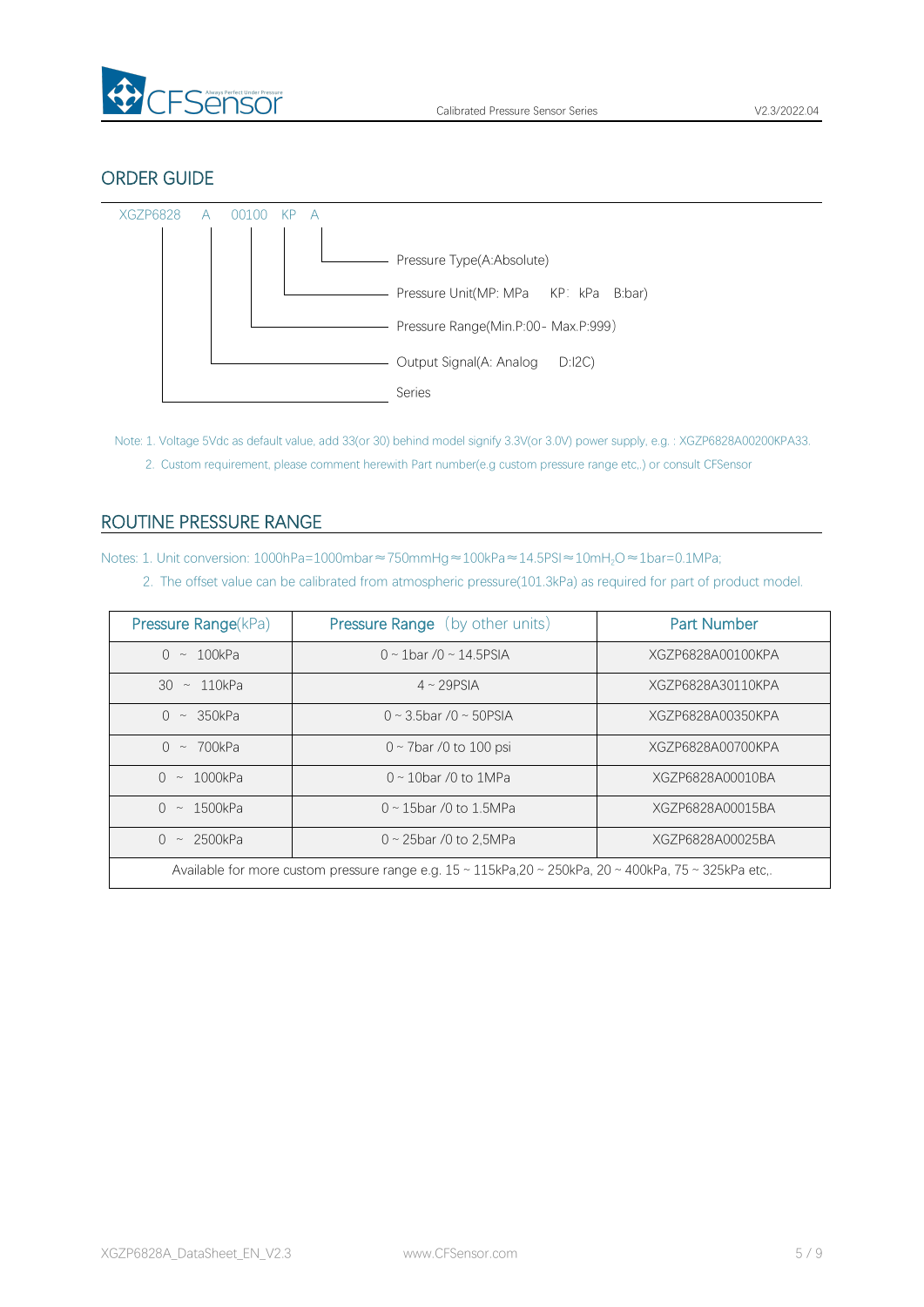

# PACKING INFORMATION

Tape&Reel(unit:mm)

Quantity/Reel: 5,000 pcs



Reel

Note: The packing method for less quantity than standard quantity/reel may be not quite same with above.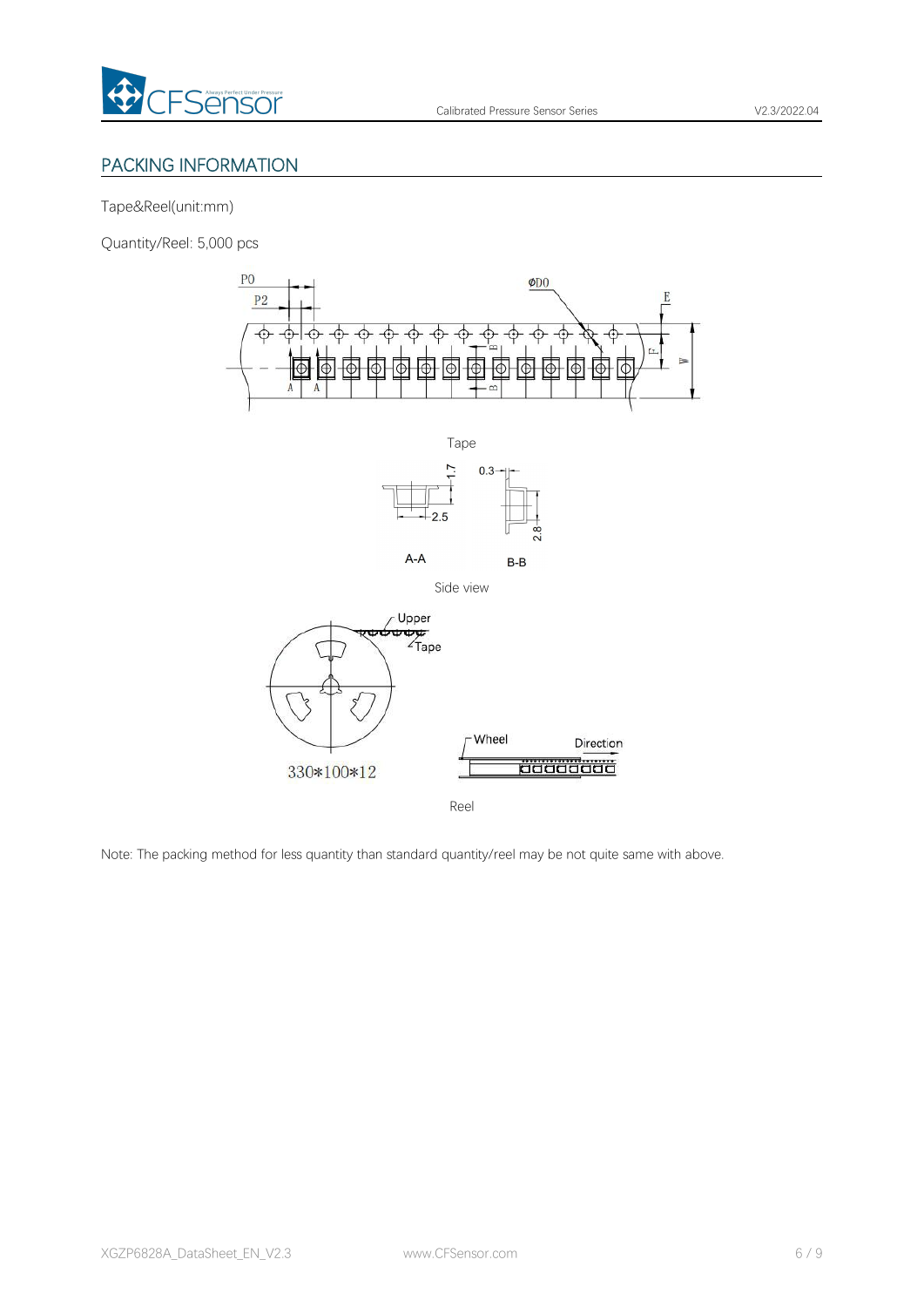

#### OVERALL NOTES

Unless otherwise specified, following notes are general attention or presentation for all products from CFSensor.

#### **Mounting**

The following steps is for transmitting the air pressure to sensor after sensor soldering on PCB.

▼ For some sensors that come with inlet tube, select the flexiable pipe to suit the pressure inlet that is firm enough to prevent the pressure leaks.

- ▼ Atmosphere hole (for Gauge type sensors) and Inlet pipe/hole can't be blocked with gel or glue etc,..
- ▼ Avoiding excessive external force operation

#### **Soldering**

Due to its small size, the thermal capacity of the pressure sensor is low. Therefore, take steps to minimize the effects of external heat. Damage and changes to characteristics may occur due to heat deformation. Use a non-corrosive resin type of flux. Since the pressure sensor is exposed to the atmosphere, do not allow flux to enter inside.

▼ Manual soldering

☉Raise the temperature of the soldering tip between 260 and 300°C/500 and 572°F (30 W) and solder within 5 seconds. ☉The sensor output may vary if the load is applied on the terminal during soldering.

☉Keep the soldering tip clean.

▼DIP soldering (DIP Terminal)

☉Keep the temperature of the DIP solder tank below 260°C/500 and solder within 5 seconds.

☉To avoid heat deformation, do not perform DIP soldering when mounting on the PCB which has a small thermal capacity.

▼Reflow soldering (SMD Terminal)

☉The recommended reflow temperature profile conditions are given below.



☉Self alignment may not always work as expected, therefore, please carefully note the position of the terminals and pattern. ☉The temperature of the profile is assumed to be a value measured with the printed circuit board of the terminal neighborhood.

☉Please evaluate solderbility under the actual mounting conditions since welding and deformation of the pressure inlet port may occur due to heat stress depending on equipments or conditions.

▼ Rework soldering

☉Complete rework at a time.

☉Use a flattened soldering tip when performing rework on the solder bridge. Do not add the flux.

☉Keep the soldering tip below the temperature described in the specifications.

▼ Avoid drop and rough handling as excessive force may deform the terminal and damage soldering characteristics.

- 
- ▼ Keep the circuit board warpage within 0.05 mm of the full width of the sensor.<br>▼ After soldering, do not apply stress on the soldered part when cutting or bending the circuit board.
- ▼ Prevent human hands or metal pieces from contacting with the sensor terminal. Such contact may cause anomalous outlets as the terminal is exposed to the atmosphere.

▼ After soldering, prevent chemical agents from adhering to the sensor when applying coating to avoid insulation deterioration of the circuit board.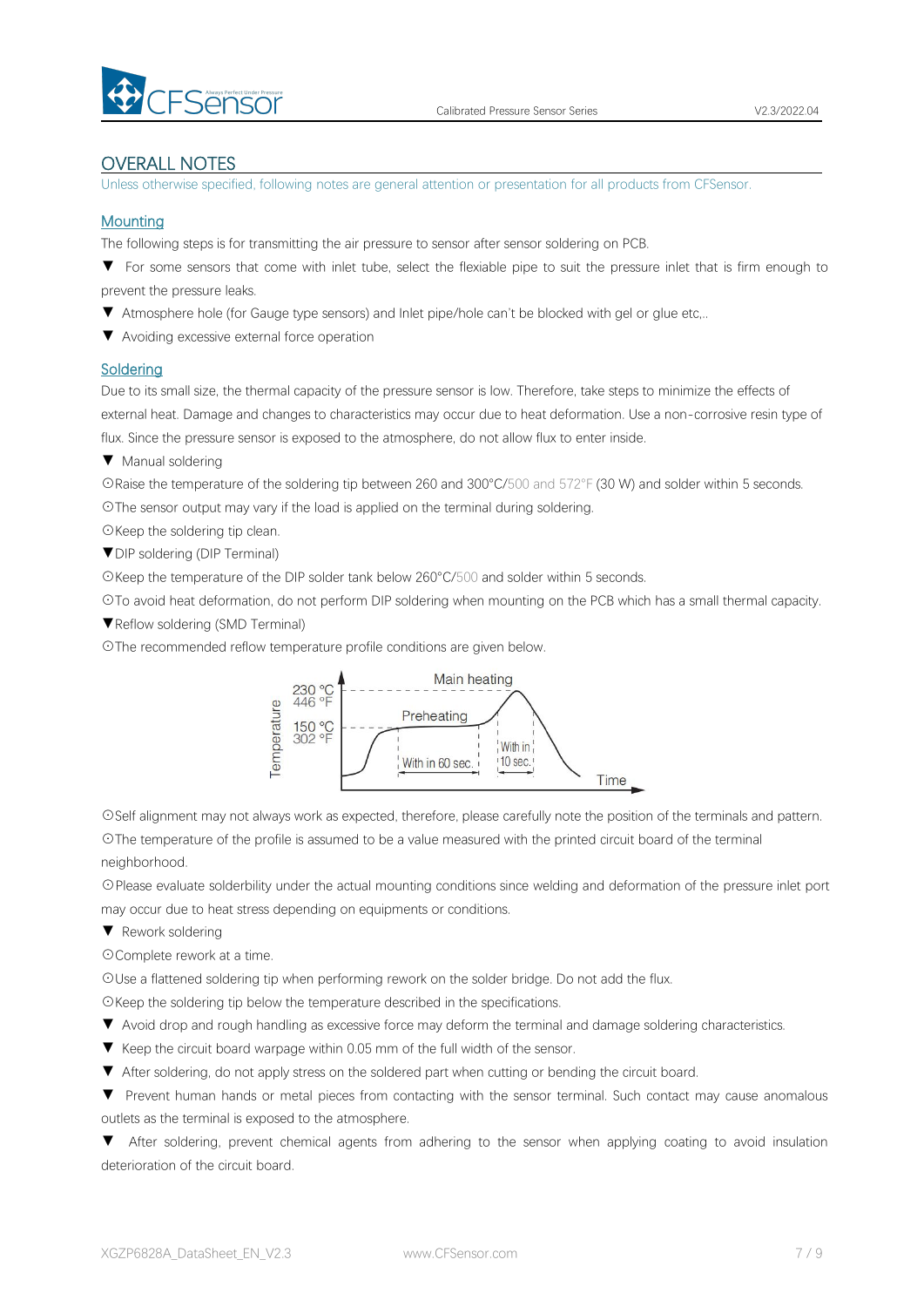

#### **Connecting**

Correctly wire as in the connection diagram. Reverse connection may damage the product and degrade the performance.

▼ Do not use idle terminals(N/C) to prevent damages to the sensor.

#### Cleaning

▼ Since the pressure sensor is exposed to the atmosphere, do not allow cleaning fluid to enter inside from atmosphere hole (for Gauge type sensors) and inlet pipe.

▼ Avoid ultrasonic cleaning since this may cause breaks or disconnections in the wiring.

#### Environment

▼Please avoid using or storing the pressure sensor in a place exposed to corrosive gases (such as the gases given off by organic solvents, sulfurous acid gas, hydrogen sulfides, etc.) which will adversely affect the performance of the pressure sensor chip.

▼Since this pressure sensor itself does not have a water-proof construction(even available media can be liquid), please do not use the sensor in alocation where it may be sprayed with water, etc.

▼Avoid using the pressure sensors in an environment where condensation may form. Furthermore, its output may fluctuate if any moisture adhering to it freezes.

▼The pressure sensor is constructed in such a way that its output will fluctuate when it is exposed to light. Especially when pressure is to be applied by means of a transparent tube, take steps to prevent the pressure sensor chip from being exposed to light.

▼Avoid using pressure sensor where it will be susceptible to ultrasonic or other high-frequency vibration.

▼ Please keep the sensors sealed using static shielding bags on storage. The PINs of sensor(if have) may be black by oxidation under atmosphere environment if the materials include the oxidizable material, althought it wouldn't affect the sensor performance.

#### More Precautions

▼That using the wrong pressure range or mounting method mayresult in accidents.

▼The only direct pressure medium you can use is non-corrosive gas or air as illuminated above(Note: some sensors are compatible with liquid media). The use of other media, in particular, corrosive gases and liquid (organic solvent based, sulfurous acid based, and hydrogen sulfide based, etc.) or contains foreign substances will cause malfunction and damage.<br>Please do not use them and check with CFSensor.

▼The pressure sensor is positioned inside the pressure inlet. Never poke wires orother foreign matter through the pressure inlet since they may damage the sensor or block the inlet. Avoid use when the atmospheric pressure inlet(only for Gauge type pressure sensor) is blocked.

▼ Use an operating pressure which is within the rated pressure range. Using a pressure beyond this range may cause damage.

▼Since static charge can damage the pressure sensor, bear in mind the following handling precautions.

☉When storing the pressure sensor, use a conductive material to short the pins or wrap the entire sensor in aluminum foil. Common plastic containers should not be used to store or transport the sensor since they readily become charged.

⊙ When using the pressure sensor, all the charged articles on the bench surface and the work personnel should be grounded so that any ambient static will be safely discharged.

▼Based on the pressure involved, give due consideration to the securing of the pressure sensor.